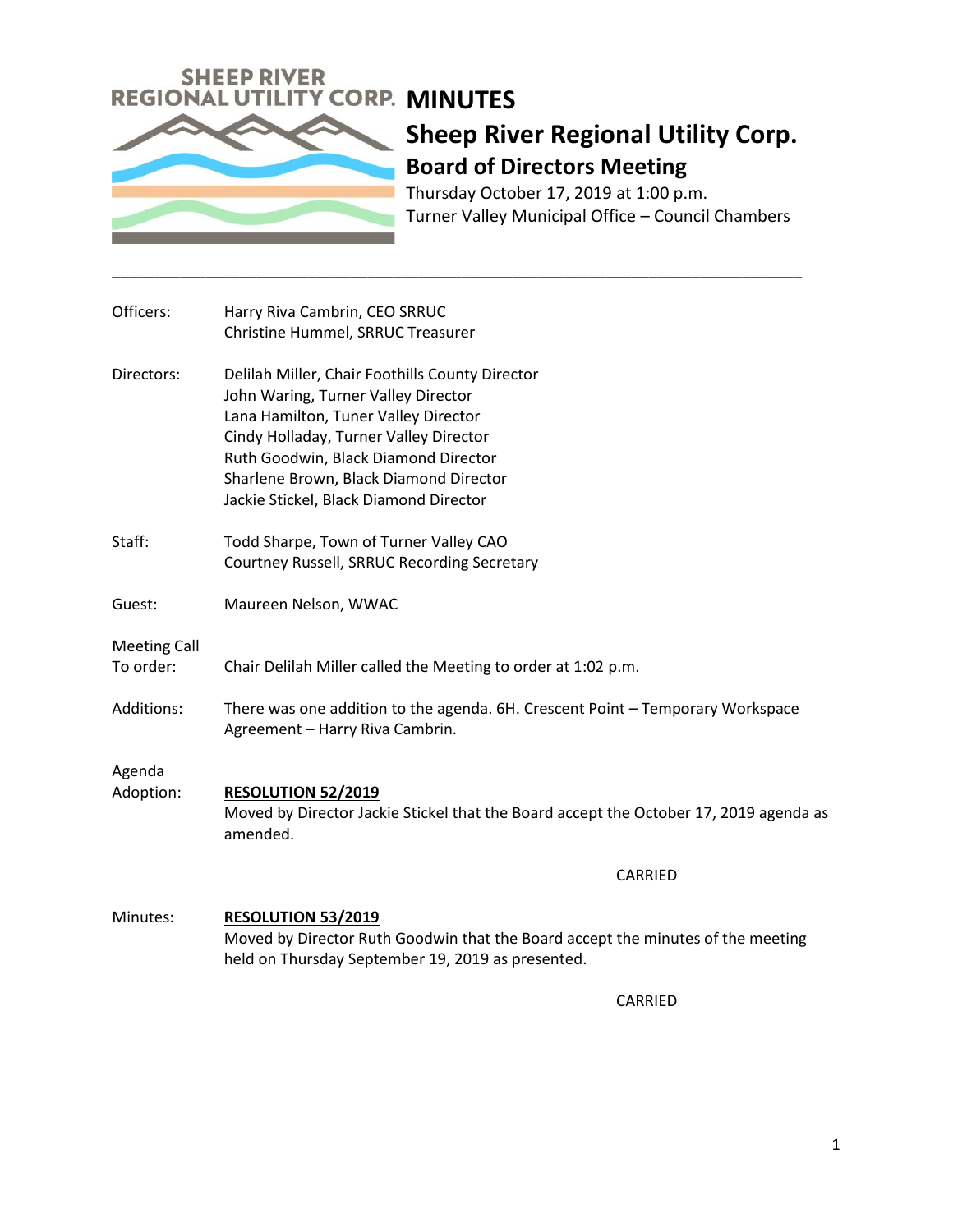

Thursday October 17, 2019 at 1:00 p.m. Turner Valley Municipal Office – Council Chambers

**Accounts** 

Payable: **RESOLUTION 54/2019**

Moved by Director Cindy Holladay that the accounts payable dated October 17, 2019 in the amount of \$49,086.14 be accepted as presented.

\_\_\_\_\_\_\_\_\_\_\_\_\_\_\_\_\_\_\_\_\_\_\_\_\_\_\_\_\_\_\_\_\_\_\_\_\_\_\_\_\_\_\_\_\_\_\_\_\_\_\_\_\_\_\_\_\_\_\_\_\_\_\_\_\_\_\_\_\_\_\_\_\_\_\_\_\_\_\_\_\_\_

CARRIED

Statement of Operating Revenues &

## Expenses: **RESOLUTION 55/2019**

Moved by Director Jackie Stickel that the Statement of Operating Revenues and Expenses dated September 30, 2019 be accepted as presented.

CARRIED

Communications Update: Nothing new to report.

Monthly Water Usage Reports: Dated September 30, 2019 discussed.

## **RESOLUTION 56/2019**

Moved by Director John Waring that the Monthly Water Usage Reports dated September 30, 2019 be accepted for information.

CARRIED

Turner Valley

Soil Request: Harry Riva Cambrin discussed.

- 1. Town of Turner Valley has a small landscaping project at Riverside Park. Soil needed on the berm to manage weed growth. 120 cubic yards needed for the project.
- 2. There is an unscreened soil stockpile from the settling pond construction. Various companies interested in material. It would cost SRRUC to move it.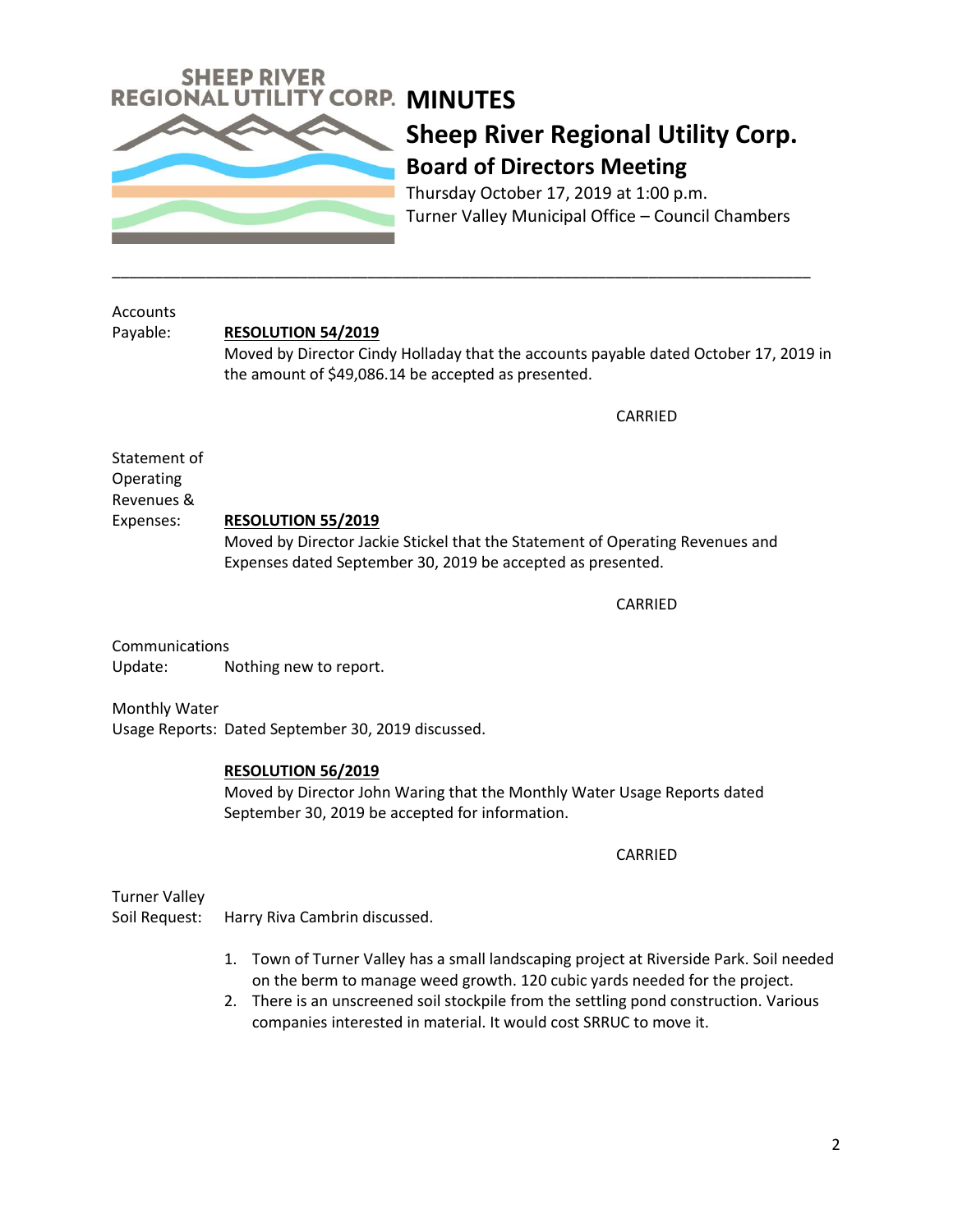

Thursday October 17, 2019 at 1:00 p.m. Turner Valley Municipal Office – Council Chambers

### **RESOLUTION 57/2019**

Moved by Director Sharlene Brown that the Board give CAO Harry Riva Cambrin authority to dispose of excess soil from stockpile at no cost to SRRUC.

\_\_\_\_\_\_\_\_\_\_\_\_\_\_\_\_\_\_\_\_\_\_\_\_\_\_\_\_\_\_\_\_\_\_\_\_\_\_\_\_\_\_\_\_\_\_\_\_\_\_\_\_\_\_\_\_\_\_\_\_\_\_\_\_\_\_\_\_\_\_\_\_\_\_\_\_\_\_\_\_

CARRIED

Voting Structure & Board Term: Chair Delilah Miller discussed voting structure and Board terms.

The meeting recessed for a short break at 1:43 p.m.

At 1:55 p.m. the meeting reconvened.

## AGM &

Organizational

Meeting: Proposed date: November 28, 2019 at the Sheep River Library in Turner Valley. Organizational/Board meeting at 3:00 p.m. AGM at 5:00 p.m.

#### **RESOLUTION 58/2019**

Moved by Director Ruth Goodwin that the Board approve the proposed date of November 28, 2019 for the next Board meeting, Organizational meeting and Annual General Meeting.

CARRIED

Westend Governance

Study: Sharlene Brown discussed.

- 1. Initial meeting held on October 2, 2019. Reviewed governance & structure.
- 2. Next meeting scheduled October 29, 2019.

#### **RESOLUTION 59/2019**

Moved by Director Jackie Stickel that the Westend Governance Study update be accepted for information as presented.

CARRIED